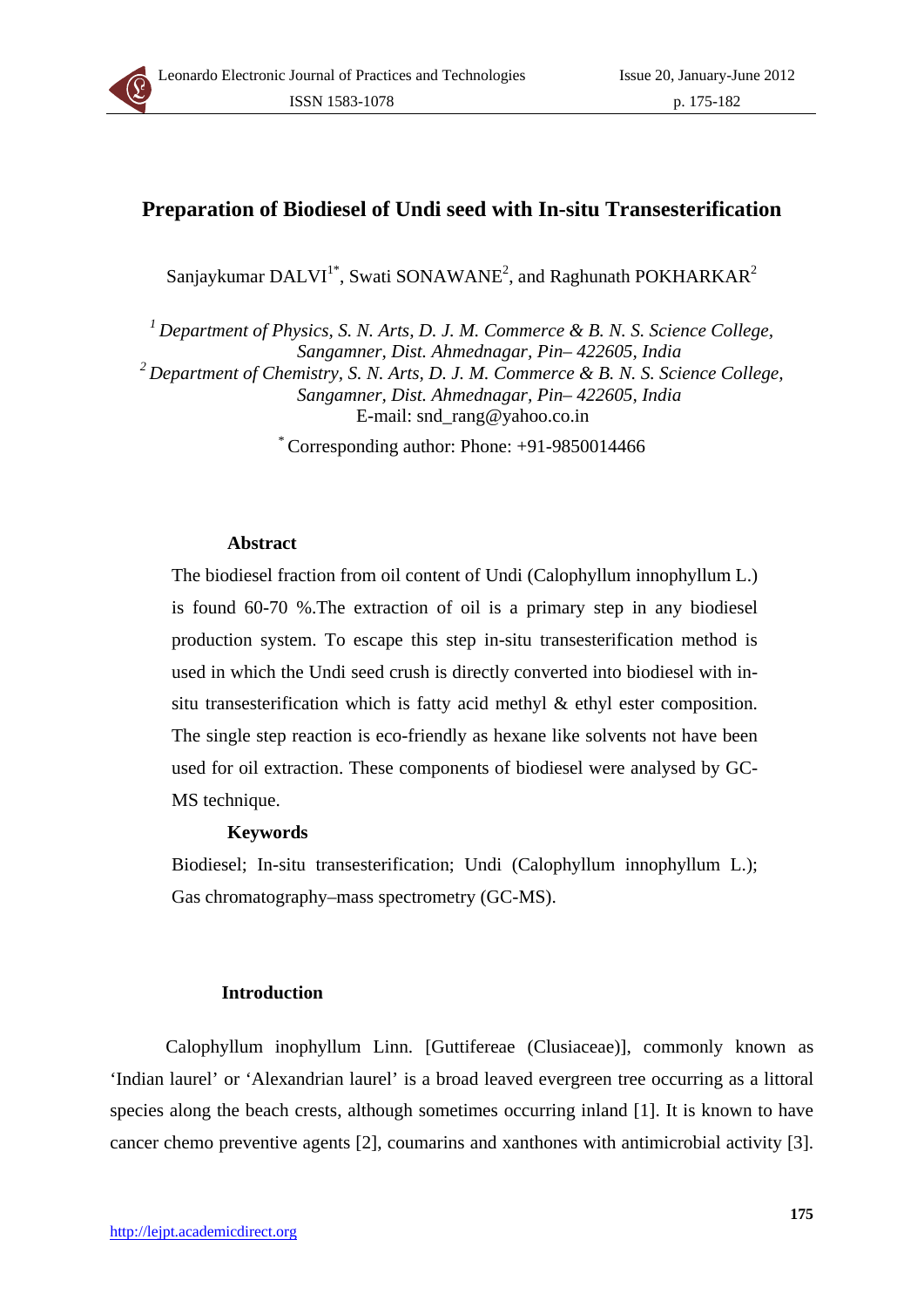The oil has various medicinal uses in rheumatism, skin diseases, joint pains and haemorrhage [4-6]. The aqueous extracts of the root bark and leaves are used as a cicatrising, and those of the fruit have analgesic properties and are used in treatment of wounds and herpes [7]. Oil is also used as illuminant, lubricant, for soap making, etc. The timber from the tree is used for beams, furniture, railway carriages and shipbuilding [8]. Calophyllum species are gaining importance as a source of anti-HIV medicines [9-13]. Calophyllum. inophyllum possesses potential threat due to decline in the population because of various biotic [14] and abiotic factors.

The fruit being a drupe has a hard endocarp with long dormancy period and low rate of germination. Calophyllum inophyllum is a littoral species, the seeds are taken away in the tidal water thereby limiting the propagation rate [15]. Conventional propagation via vegetative cuttings is not practised due to difficulty in rooting in almost all species of Calophyllum and immediate protective measures are essential for the continued existence of the genus [16]. Tissue culture technology would be a useful tool for overcoming these limitations and accelerate mass propagation of this important medicinal tree. The undecorated Undi seed picture is shown in figure 1.



*Figure 1. Undecorated Seed of Undi (Calophyllum innophyllum L.)*

The tree is 20–30 m high, and has a thick trunk covered with a rough, black and cracked bark. The numerous fruits, arranged in clusters, are spherical drupes. Kernels have very high oil content (60-75%). It is obtained by cold expression and yields refined, greenish yellow oil, similar to olive oil, with an aromatic odour and an insipid taste. Once grown, a tree produces up to 100 kg of fruits and about 18 kg of oil [17].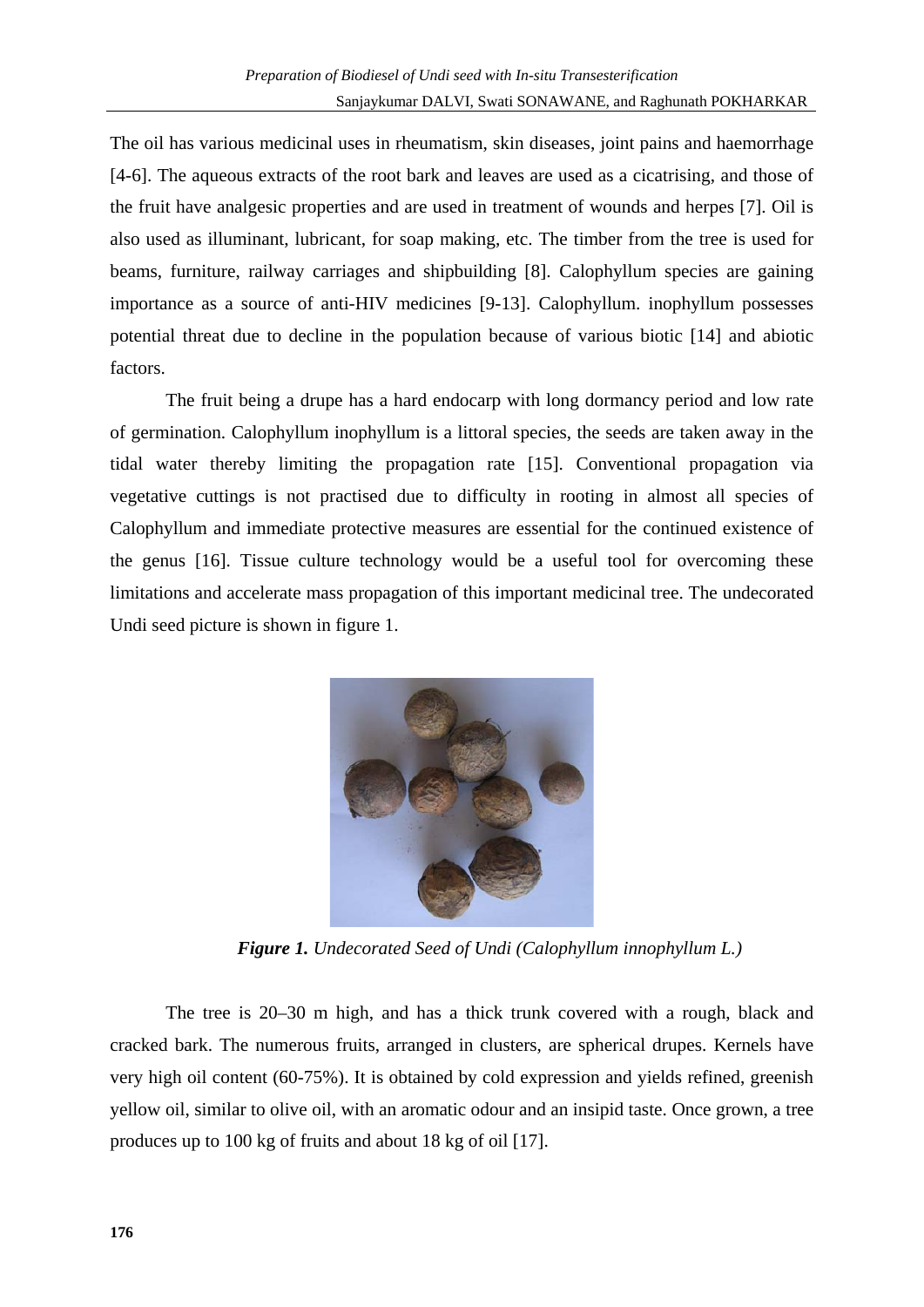Seed storage behaviour is recalcitrant; the seeds are very oily, quickly losing their germinative power with lapse of time. There are up to 200 seeds/kg can be obtained. This viscous oil is known as domba oil, or pinnai oil, or dilo oil. It has a disagreeable taste or odour, as it contains some resinous material that can easily be removed by refining. The concentration of resinous substances in the oil varies from 10 to 30%; it may therefore be used as a varnish. Domba oil is of excellent quality for soap manufacture; it is also used as an illuminant and in local medicine. Due to high yield of oil from seeds Undi has a promising source of feedstock for making of biodiesel in India.

Very little information is available about the production and optimization of biodiesel from Undi oil [17]. As per literature survey, the in-situ transesterification of Undi seed crush is not reported before.

The aim of this research is to study the in-situ transesterification reaction of Undi seed crush for the preparation of biodiesel in single step. This study also aims to characterize the obtained product by GC-MS techniques to detect the presence of various components of the transesterified product which should give the conformity that the product is transesterified and various ethyls, methyl esters are formed which can be used as biodiesel.

# **Material and Method**

The apparatus used for in-transesterification consisted of an oil bath, a 500 ml three necked round bottom flask equipped with digital controlled mechanical stirrer, a platinum resistance thermometer detector (RTD) temperature sensor with an accuracy of  $\pm 1^{\circ}C$ connected to a digital indicator and a condenser. A separating funnel with a valve at the bottom was used for collection of the final product. Undi oil was heated to 110ºC for 30 min to remove moisture and was allowed to cool in desiccators. Hundred grams of moisture free Undi oil was used for each trial.

The seeds of Undi were collected, cleaned and dried. The seeds are then grinded to fine powder by using heavy duty electric mixer of high rpm. Ten grams of seed powder was used as a starting material. It was mixed with mixture of Methanol and Ethanol. The in-situ transesterification with continuous stirring was carried out by adjusting 400 rpm oscillations. The heat is given by hot plate by keeping at 60ºC for about 60 minutes. The solid cake and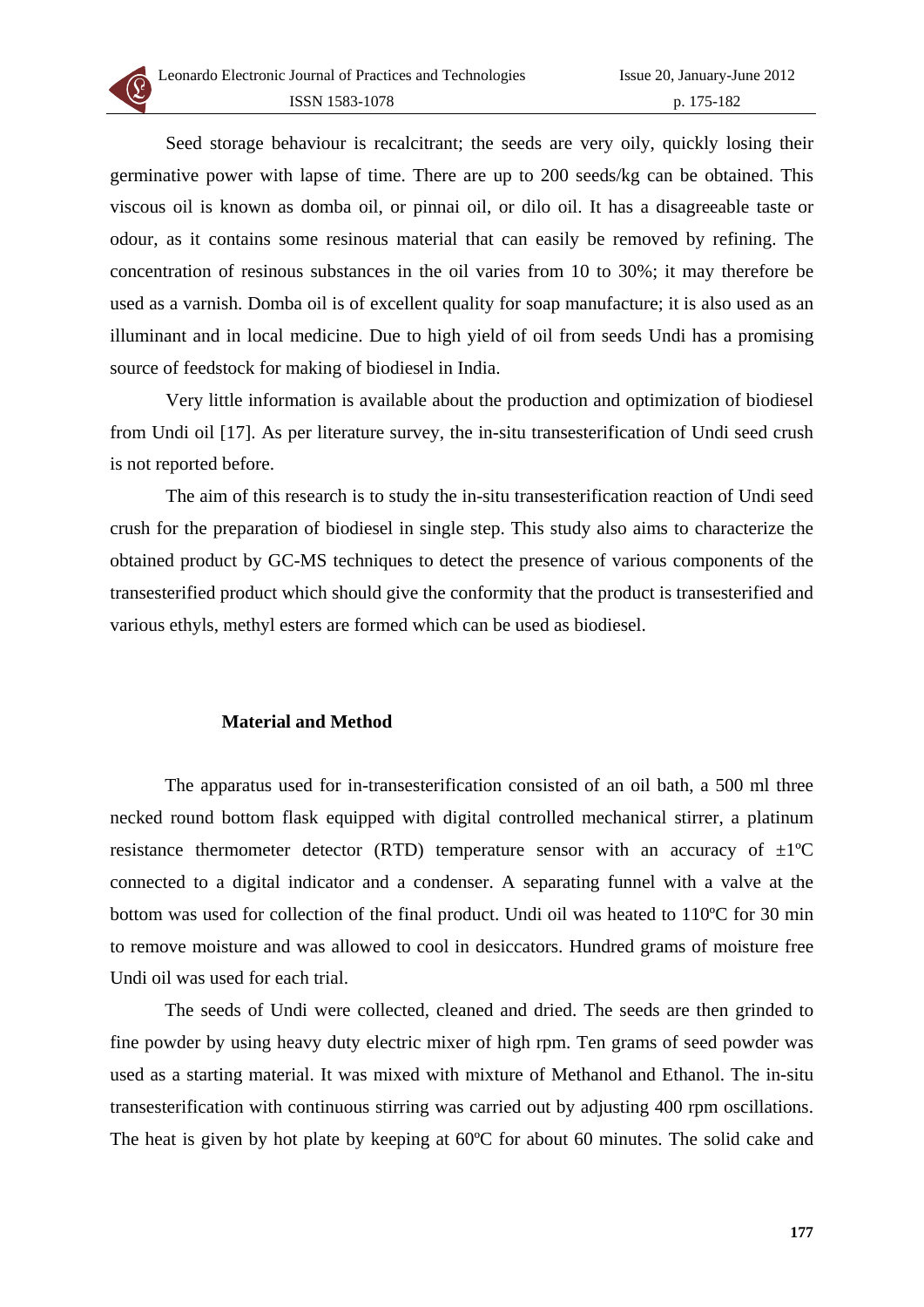mother liquor were separated by vacuum filtration. A rotary evaporator was used for separation of solvent. The oil fraction separates at 80ºC. The oil content was preserved in airtight containers and used for further analysis.

The moisture content of dry seed powder and oil extracted by reactive extraction was obtained [18] by Karl Fischer Titrator,  $\mu$ aquacal<sub>100</sub>, manufactured by Analab Scientific Instruments Pvt. Ltd. During in-situ transesterification various concentrations of potassium hydroxide [19-20] were used as a catalyst along with the mixture of methanol and ethanol. The reaction time was finalized for optimum yield is 60 minutes. The reaction was carried out at different temperatures [21-22]. The temperature 60ºC gives maximum yield whereas the oil was also separated at 80ºC by rotary evaporator. The water quantity also affects the rate of reaction considerably. Increase of aqueous medium reduces the yield of reactive extraction. The observed yield is found maximum without presence of water. The product is analysed with the GC-Ms techniques.

## **Results and Discussion**

The percentage of biodiesel from Undi seeds was found to be 74.5% in oil fraction. The moisture content of oil obtained by Karl Fischer method was 0.6% and the moisture content of seed powder is around 0.44%. The optimum temperature for in-situ transesterification is 60ºC with KOH (Potassium hydroxide) is used as catalyst. The agitation was achieved by keeping 400 rpm oscillations continuously for 60 minutes optimized time.

The product is characterized by GC-MS techniques. It shows that the fatty acid content of the seed crush is completely converted into the respective fatty acid methyl/ethyl esters. There are 46 components were shown their presence in the GC-MS analysis. The qualitative peaks are shown in the figure 2. Following esters were found in the product which is given with the percentage and Retention Time (RT) in table 1.

The result shows that the transesterification of the Undi seeds can be done successfully without extraction of oil from seeds. The ethanol might be worked as solvent in this reaction. There is no need to use the solvents like hexane for oil extraction, which are not eco-friendly.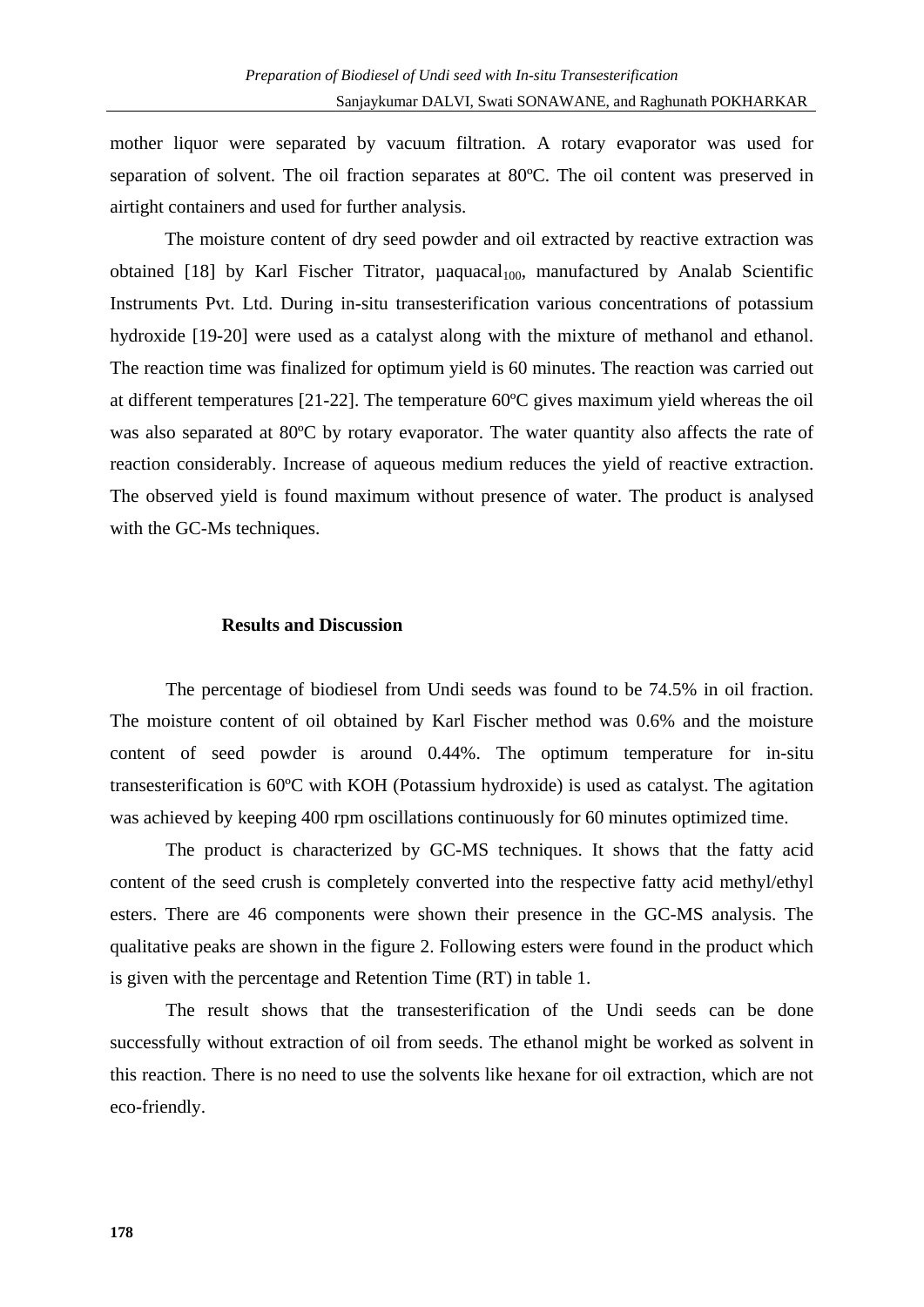

*Figure 2. The qualitative peaks of GC-MS of Undi seed in-situ transesterified product.* 

| R.T.   | % Ester | <b>Name of Ester</b>                                                     |  |  |  |
|--------|---------|--------------------------------------------------------------------------|--|--|--|
| 2.303  | 11.59   | 1) Ethyl acetate                                                         |  |  |  |
| 3.558  | 0.02    | 2) Cyclohexane, metyl-                                                   |  |  |  |
| 9.720  | 0.02    | 3) Octanoic acid, metyl ester                                            |  |  |  |
| 13.603 | 0.07    | 4) Nonanoic acid, 9-oxo-, methyl ester                                   |  |  |  |
| 14.940 | 0.03    | 5) Nonanoic acid, 9-oxo-, methyl ester                                   |  |  |  |
| 15.800 | 0.02    | 6) Nonanedioic acid, dimethyl ester                                      |  |  |  |
| 17.139 | 0.02    | 7) Nonanedioic acid, dimethyl ester                                      |  |  |  |
| 18.572 | 0.02    | 8) 7-Hexadecanoic acid, methyl ester (z)                                 |  |  |  |
| 18.977 | 0.06    | 9) Methyl tetradecanoate                                                 |  |  |  |
| 20.018 | 0.03    | 10) Tetradecanoic acid, ethyl ester                                      |  |  |  |
| 20.468 | 0.02    | 11) Pentadecanoic acid, methyl ester                                     |  |  |  |
| 21.492 | 0.04    | 12) 7-Hexadecanoic acid, methyl ester (z)                                |  |  |  |
| 21.563 | 0.43    | 13) 9-Hexadecanoic acid, methyl ester (z)                                |  |  |  |
| 21.862 | 7.53    | 14) Hexadecanoic acid, methyl ester                                      |  |  |  |
| 22.016 | 3.25    | 15) Hexadecanoic acid, methyl ester                                      |  |  |  |
| 22.416 | 0.17    | 16) Ethyl 9-hexadecenoate                                                |  |  |  |
| 22.691 | 6.13    | 17) Hexadecanoic acid, methyl ester                                      |  |  |  |
| 22.767 | 0.63    | 18) Pentadecanoic acid, 2, 6, 10, 14-tetramethyl-, methyl ester          |  |  |  |
| 22.826 | 0.11    | 19) 9-Hexadecanoic acid, methyl ester (z)                                |  |  |  |
| 23.019 | 0.22    | 20) Heptadecanoic acid, methyl ester                                     |  |  |  |
| 23.874 | 7.45    | 21) 9,12-Octadecadienoic acid (Z,Z)-, methyl ester                       |  |  |  |
| 24.292 | 23.41   | 22) 2,3 – Dihydroxypropyl elaidate                                       |  |  |  |
| 24.471 | 6.54    | 23) Octadecanoic acid, methyl ester                                      |  |  |  |
| 24.678 | 5.50    | 24) 9,12 – Octadecadienoic acid, ethyl ester                             |  |  |  |
| 24.913 | 10.39   | 25) Ethyl Oleate, ethyl ester                                            |  |  |  |
| 24.978 | 3.57    | 26) Octadecanoic acid, ethyl ester                                       |  |  |  |
| 25.058 | 2.95    | 27) Heptadecanoic acid, 15-methyl-, ethyl ester                          |  |  |  |
| 25.225 | 0.04    | 28) Nonadecanoic acid, methyl ester                                      |  |  |  |
| 25.531 | 0.15    | 29) 7,10 – Octadecadienoic acid, methyl ester                            |  |  |  |
| 25.718 | 0.67    | 30) Oxiraneoctanoic $\text{acid} - 3 - \text{octyl}$ – methyl ester, cis |  |  |  |

| Table 1. Undi Biodiesel Components with the RT, Percentage and Name of the Ester |  |  |  |
|----------------------------------------------------------------------------------|--|--|--|
|                                                                                  |  |  |  |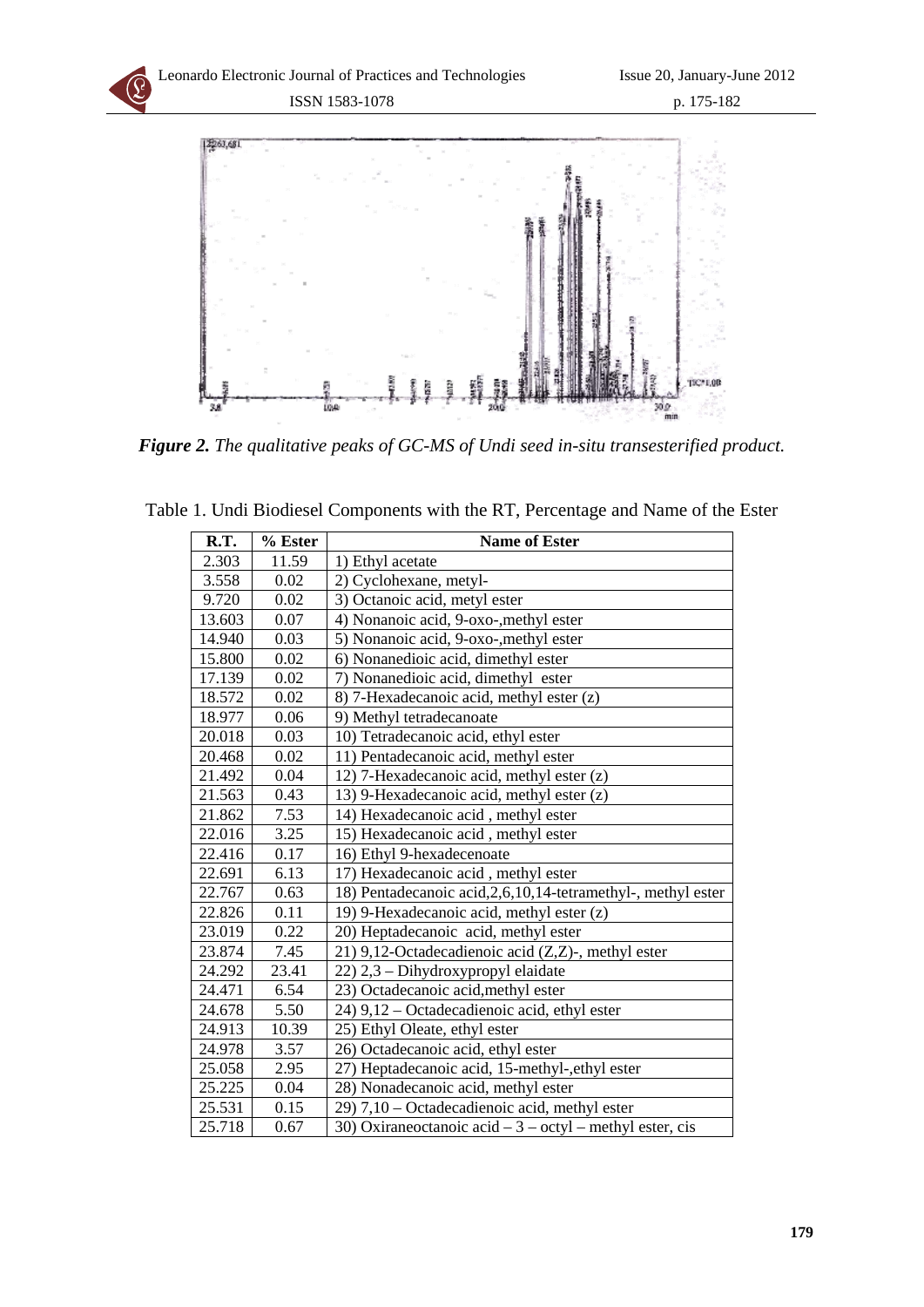| 25.849 | 0.29 | 31) Oxiraneoctanoic acid $-3$ – octyl – methyl ester            |  |
|--------|------|-----------------------------------------------------------------|--|
| 25.912 | 0.80 | 32) 11-Eicosenoic acid, methyl ester                            |  |
| 26.146 | 3.04 | 33) Eicosanoic acid, methyl ester                               |  |
| 26.280 | 0.51 | 34) 1,16-Hexadecanediol                                         |  |
| 26.400 | 0.21 | 35) 9,12-Octadecadienoic acid (Z,Z)- cis                        |  |
| 26.511 | 0.35 | 36) Ethyl 9-hexadecenoate                                       |  |
| 26.656 | 0.41 | 37) Tricyclo [20.8.O.O (7,16)] – triacontane, 1(22), 7(16)-die  |  |
| 26.744 | 1.40 | 38) Heptadecanoic acid, ethyl ester                             |  |
| 26.833 | 0.06 | 39) Oxiraneoctanoic acid, 9,10-dihydroxy-,methyl ester          |  |
| 26.896 | 0.08 | 40) trans-9,10 Epoxyoctadecanoic acid                           |  |
| 27.065 | 0.13 | 41) Heneicosanoic acid, methyl ester                            |  |
| 27.314 | 0.31 | 42) Tricyclo [ 20.8.O.O (7,16)] – triacontane, 1(22), 7(16)-die |  |
| 27.748 | 0.07 | 43) Octadecanoic acid, 9,10-dihydroxy-, methyl ester            |  |
| 28.173 | 0.78 | 44) Docosanoic acid, methyl ester                               |  |
| 28.957 | 0.39 | 45) Nonadecanoic acid, ethyl ester                              |  |
| 29.425 | 0.08 | 46) Tricosanoic acid, methyl ester                              |  |

Table 1. Undi Biodiesel Components with the RT, Percentage and Name of the Ester

The method to prepare the biodiesel is usually double or triple stage reaction but the method applied in this paper is a single stage reaction. However, the transesterified product should be checked as per national /international norms before used as a biodiesel. Such study can be performed on other non-edible oil seed feedstock to prepare the biodiesel with single step eco-friendly reaction.

# **Conclusions**

Biodiesel can be produced directly from the seeds of Undi by in-situ transesterification reaction process with the optimum concentration of KOH, methanol & ethanol. The biodiesel fraction from oil content was found 74.5 % at 60ºC and 400 rpm oscillations for 60 minutes time and normal atmospheric pressure without addition of water in the reaction mixture. The harmful organic reagent like n-hexane was not at all used in this method. Hence this technique is environment friendly. The Biodiesel obtained has low cost. One can support the replacement of petrodiesel by biodiesel; as it is easily recovered. The catalyst used is KOH which is cheap and easily available. Fatty acid methyl ester (Biodiesel) fuel characterization is done with GC-MS techniques and results are tabulated, conclusions are drawn on the basis of standard. The esters obtained clearly indicates that the Undi plant seeds can be used directly without extraction of oil from seeds for the preparation of fatty acid methyl/ethyl esters (Biodiesel) which will be suitable for use as replacement of diesel without any change in engine.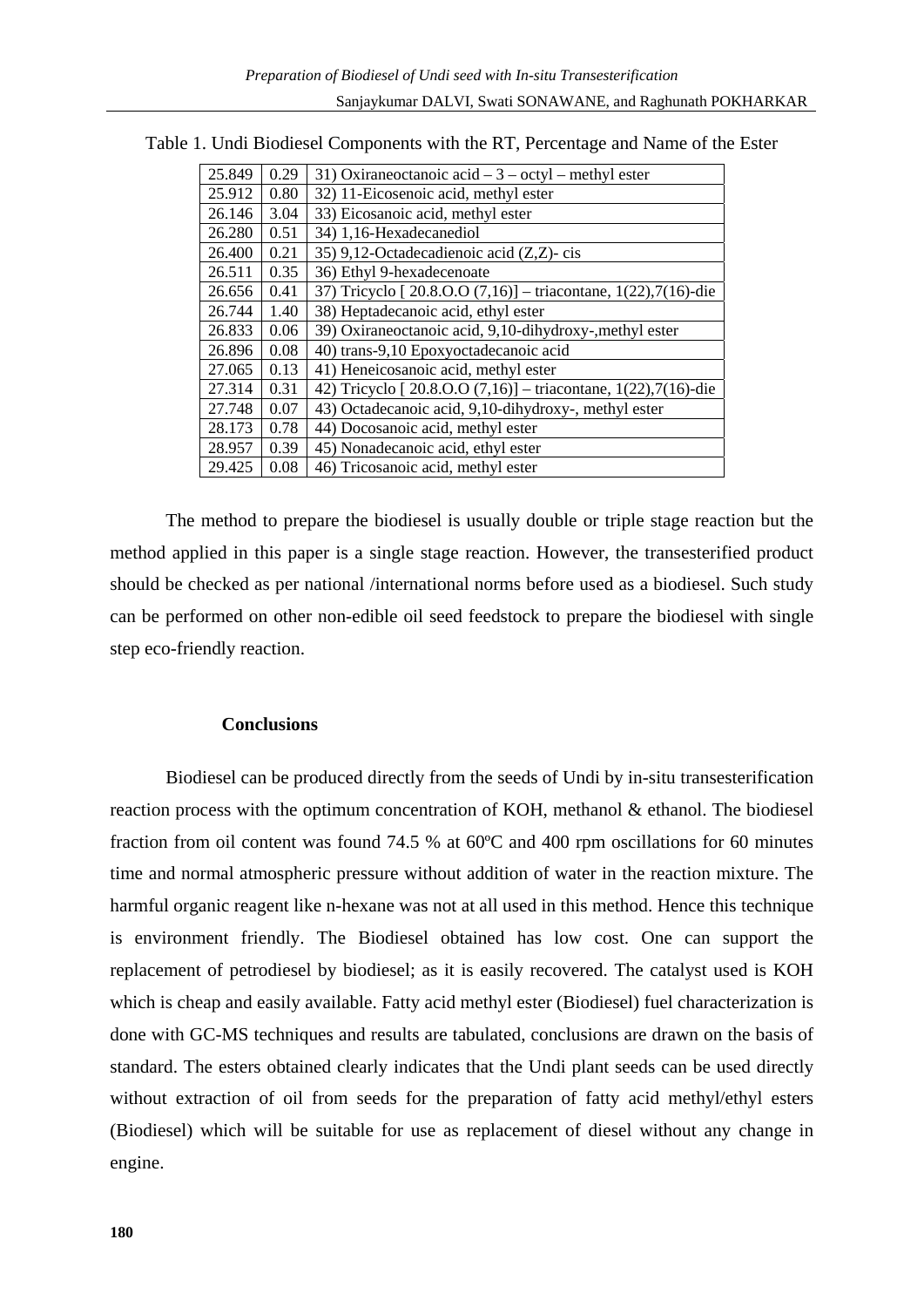

#### **References**

- 1. Kadambi K., *The silviculture of Calophyllum inophyllum Linn*, Indian For., 1957, 83, p. 559-562.
- 2. Itoigawa M., Ito C., Tan H.T., Kuchide M., Tokuda H., Nishino H., Furukawa H., *Cancer chemopreventive agents, 4-phenylcoumarins from Calophyllum inophyllum*, Cancer Lett., 2001, 169, p. 15-19.
- 3. Yimdjo M.C., Azebaze A.G., Nkengfack A.E., Meyer A.M., Bodo B., Fomum Z.T., *Antimicrobial and cytotoxic agents from Calophyllum inophyllum,* Phytochemistry, 2004, 65, p. 2789-2795.
- 4. Chopra R.N., Nayar S.L., Chopra I.C., *Glossary of IndianMedicinal Plants,* CSIR, New Delhi, 1956, pp. 46.
- 5. Anon, *Wealth of India*, Vol. III Revised, CSIR, New Delhi, 1992, pp. 68-69.
- 6. Caius J.F., *The Medicinal and Poisonous Plants of India*, Scientific Publ., Jodhpur, 1998, p. 426–427.
- 7. Bruneton J., *Pharmacognosie–Phytochime*. Plantes Medicinales, Technique and Documents Lavoisier, 2nd edn, Paris, 1993, pp. 300.
- 8. Shetty B.V., Kaveriappa K.M., Bhat G.K., *Plant Resources of Western Ghats and Lowlands of Dakshina Kannada and UdupiDistricts*, Pilikula Nisarga Dhama Society, Moodushedde, Mangalore, 2002, 66, pp. 48.
- 9. Patil A.D., Freyer A.J., Eggleston D.S., Haltiwanger R.C., Bean M.F., Taylor P.B., Caranfa M.J., Breen A.L., Bartus H.R., Johnson R.K., *The inophyllum, novel inhibitors of HIV-1 reverse transcriptase isolated from the Malaysian tree Calophyllum inophyllum*, J. Med. Chem., 1993, 36, p. 4131-4138.
- 10. Kashman Y., Gustafson K.R., Fuller R.W., Cardellina J.H. 2nd, McMahon J.B., Currens M.J., Buckheit R.W. Jr., Hughes S.H., Cragg G.M., Boyd M.R., *The Calanolides, a novel HIV-inhibitory class coumarin derivatives from the tropical rainforest tree*, C. lanigerum. J. Med. Chem., 1992, 35, p. 2735-2743.
- 11. Spino C, Dodier M, Sotheeswaran S., *Anti-HIV coumarins from Calophyllum seed oil,*  Bio-org. Med. Chem. Lett., 1998, 8, p. 3475-3478.
- 12. Ishikawa T., *Anti HIV-1 active Calophyllum coumarins: Distribution, chemistry and*